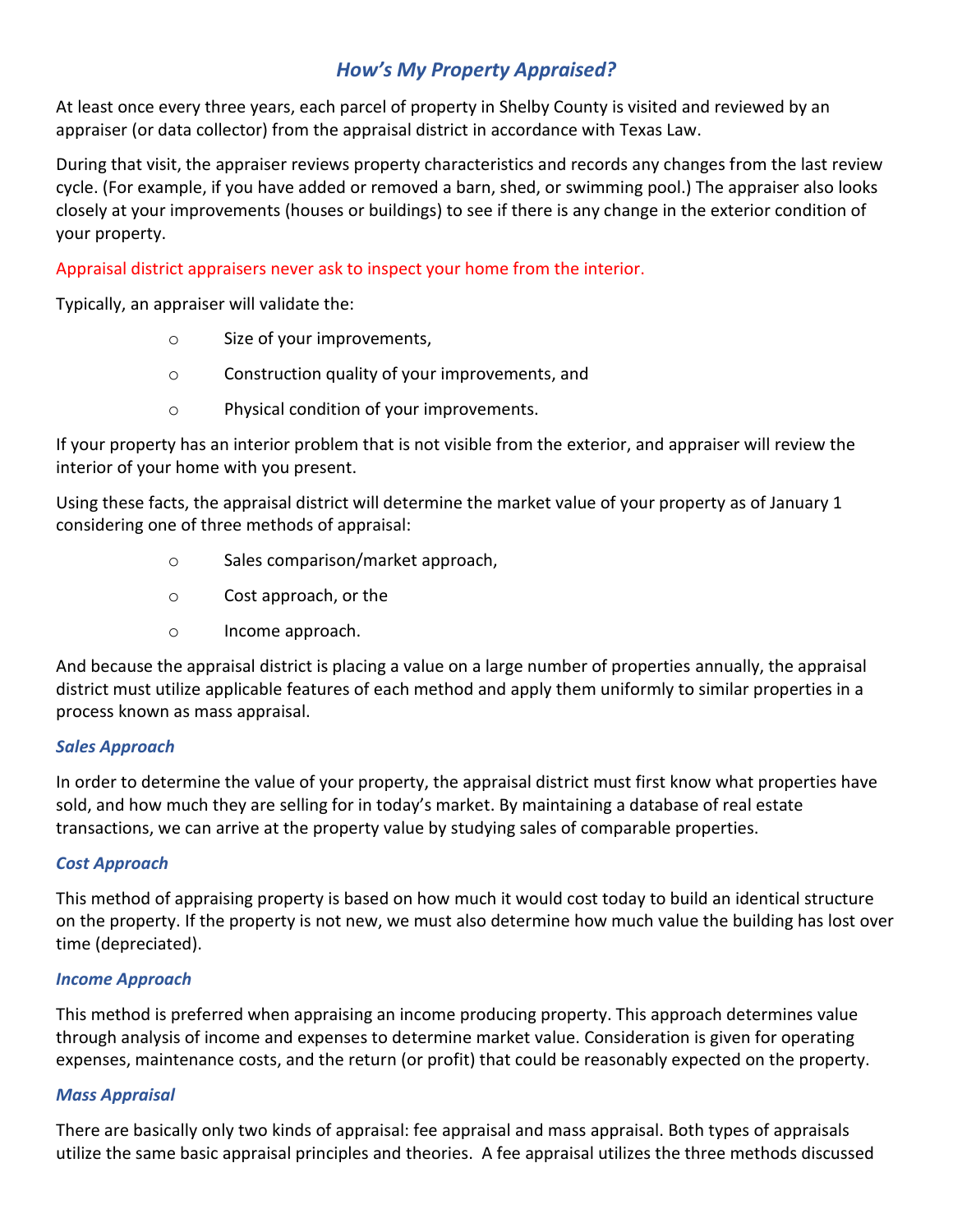above but with only one parcel of property being valued. Mass appraisal values the entire county where market areas, neighborhoods, subdivisions, and large groupings of similar properties are appraised at one time by adopted standards.

### *What about my oil or gas property?*

The value of your oil or gas property is based upon the reserves left in the ground rather than the amount of money you received in the last calendar year. If you need more information about the appraisal of this complex property, the appraisal district can provide someone to explain the appraisal method to you.

#### *Market Value and Taxable Value - What's the difference?*

When you receive a Notice of Appraised Value from the appraisal district in May, you will see a listing of market values both from last year and proposed for this year for your land and improvements. If you have a residential homestead exemption on your property, you might that your taxable value is less than your market value. That's because Texas law provides that the taxable value of a residence homestead property can only increase by ten percent per year, regardless of how much the market value increases. (Your taxable value may increase at a rate of ten percent per year until it matches the district's appraised market value.)

If you have applied for and are receiving a special valuation for agricultural, timber, or wildlife management use on your land, you will also see the productivity value that has been assigned to your property. In this case, your taxes in October will be based upon the productivity value rather than the market value of the property.

### *How can appraised value change from year to year?*

Property tax is "ad valorem", which means "based upon value". When the market value of a property changes, so may its appraised value. Your property's market value can change as a result of the economy in general or because of changes you have made to the property, making it more valuable. A sluggish economy, slow growth, and no demand or few potential buyers in the market may cause a decline in property values. Likewise, a growing economy with rapid growth may cause a rapid increase in property values.

### *What if I disagree with the value placed on my property by the appraisal district?*

If you disagree with the value that has been proposed on your property, you should contact the appraisal district within thirty days of receiving a Notice of Appraised value. If you are not satisfied with the explanation that has been given to you, you have the right to file a formal protest with the Appraisal Review Board (ARB). The ARB is a panel of local citizens that will listen to evidence presented by both you and the appraisal district and make a determination regarding the issues you have protested.

#### *Appraised Value and the Tax Rate*

Appraisal district appraisers are not the tax collector and have nothing to do with the total amount of taxes assessed.

The appraisal district is only responsible for determining what the market value of your property was on January 1.

The taxing jurisdictions (county, cities, schools, and hospital districts) determine your tax burden based upon the tax rates they adopt to fund their operating budgets. These tax rates are expressed as a dollar amount for every \$100 of taxable value and are adopted every year in August or September after public hearings.